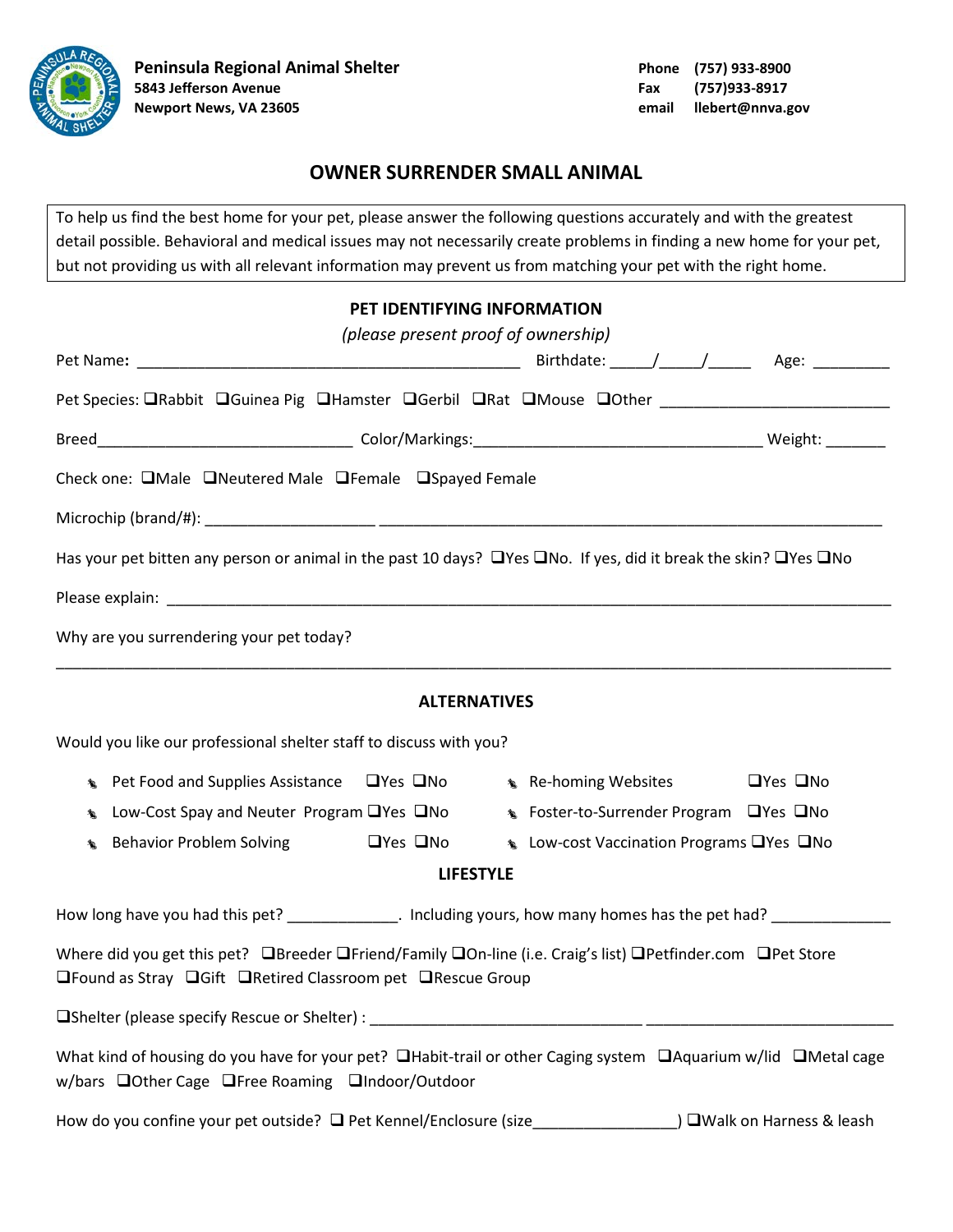What's the longest period of time your pet stays alone \_\_\_\_\_\_\_\_\_? Is this successful? Yes No \_\_\_\_\_\_\_\_\_\_\_\_\_\_\_\_\_\_

#### **LIFE EXPERIENCE & BEHAVIOR**

\_\_\_\_\_\_\_\_\_\_\_\_\_\_\_\_\_\_\_\_\_\_\_\_\_\_\_\_\_\_\_\_\_\_\_\_\_\_\_\_\_\_\_\_\_\_\_\_\_\_\_\_\_\_\_\_\_\_\_\_\_\_\_\_\_\_\_\_\_\_\_\_\_\_\_\_\_\_\_\_\_\_\_\_\_\_\_\_\_\_\_\_\_\_\_\_\_\_

Litter Box History: *Please help us by giving as much detailed, accurate information as you can.*

How does your pet potty?  $\Box$  Litter box inside  $\Box$  Outside  $\Box$  Walks outside on harness & leash  $\Box$  Toilet trained

What kind of litter do you use?  $\Box$ Clay clumping  $\Box$ Clay non-clumping  $\Box$ Paper  $\Box$ Pine  $\Box$ Walnut based  $\Box$ Unscented  $\Box$  Other  $\Box$ 

Is your pet particular about litter?  $\Box$  Yes  $\Box$  No If yes, Specific Type and Brand:

How often do you scoop the litter box?  $\Box$ 2-3 times a day  $\Box$ Daily  $\Box$ every few days  $\Box$ Weekly  $\Box$ Other

Is your pet more comfortable with:  $\square$ Men  $\square$ Women  $\square$ Adults  $\square$  Seniors  $\square$ Teenagers  $\square$ Likes all people

Has your pet lived with or visited children? **O**Yes ONo If yes, **Under 5 years old? OYes ONo 5-12 years old?** OYes □No Over 12 years old? □Yes □No

With children, would you say your pet is  $\Box$ Playful  $\Box$ Friendly  $\Box$ Tolerant  $\Box$ Afraid  $\Box$ Shy  $\Box$ Rough  $\Box$ Not around

Has your pet lived with other cats  $\Box$  Yes  $\Box$  No If yes, how many? With other cats, would you say your pet is *(check all that apply)* **Best friends Playful Priendly Prolerant/coexisted PAIoof PAFraid PShy PRough □Fights without injuries □Fights with injuries □Other/comments** 

Has your pet lived with dogs?  $\Box$  Yes  $\Box$  No If yes, how many? With other dogs, would you say your pet is *(check all that apply)* DBest friends DPlayful DFriendly DTolerant/coexisted DAloof DAfraid DShy DRough Fights without injuries Fights with injuries Other/comments \_\_\_\_\_\_\_\_\_\_\_\_\_\_\_\_\_\_\_\_\_\_\_\_\_\_\_\_\_\_\_\_\_\_\_\_\_\_\_\_\_\_\_

Has your pet lived with any other animals?  $\Box$  Yes  $\Box$  No If yes, what kinds?

How were their interactions?  $\Box$  Positive  $\Box$  Negative? Explain.

Has your pet ever seen or been around horses or livestock?  $\Box$  Yes  $\Box$  No. What was your pet's reaction?

Would you recommend your pet be in a home with: Cats? UYes UNo **Dogs?** UYes UNo **Birds?** UYes UNo Small **Animals?** UYes □No Reptiles? □Yes □No Children: Under 5 years old? □Yes □No 5-12 years old? □Yes □No **Over 12 years old?** UYes UNo

\_\_\_\_\_\_\_\_\_\_\_\_\_\_\_\_\_\_\_\_\_\_\_\_\_\_\_\_\_\_\_\_\_\_\_\_\_\_\_\_\_\_\_\_\_\_\_\_\_\_\_\_\_\_\_\_\_\_\_\_\_\_\_\_\_\_\_\_\_\_\_\_\_\_\_\_\_\_\_\_\_\_\_\_\_\_\_\_\_\_\_\_\_\_\_\_\_\_

\_\_\_\_\_\_\_\_\_\_\_\_\_\_\_\_\_\_\_\_\_\_\_\_\_\_\_\_\_\_\_\_\_\_\_\_\_\_\_\_\_\_\_\_\_\_\_\_\_\_\_\_\_\_\_\_\_\_\_\_\_\_\_\_\_\_\_\_\_\_\_\_\_\_\_\_\_\_\_\_\_\_\_\_\_\_\_\_\_\_\_\_\_\_\_\_\_\_

Please explain your recommendations: **with a set of the set of the set of the set of the set of the set of the set of the set of the set of the set of the set of the set of the set of the set of the set of the set of the s** 

\_\_\_\_\_\_\_\_\_\_\_\_\_\_\_\_\_\_\_\_\_\_\_\_\_\_\_\_\_\_\_\_\_

How does your pet behave in the car?  $\Box$  Enjoys  $\Box$  Resists entering  $\Box$  Meows/Vocalizes  $\Box$  Fine in crate or carrier  $\square$ Sleeps  $\square$ Afraid/drools  $\square$ Vomits  $\square$ Urinates/Defecates  $\square$ Never tried  $\square$ Other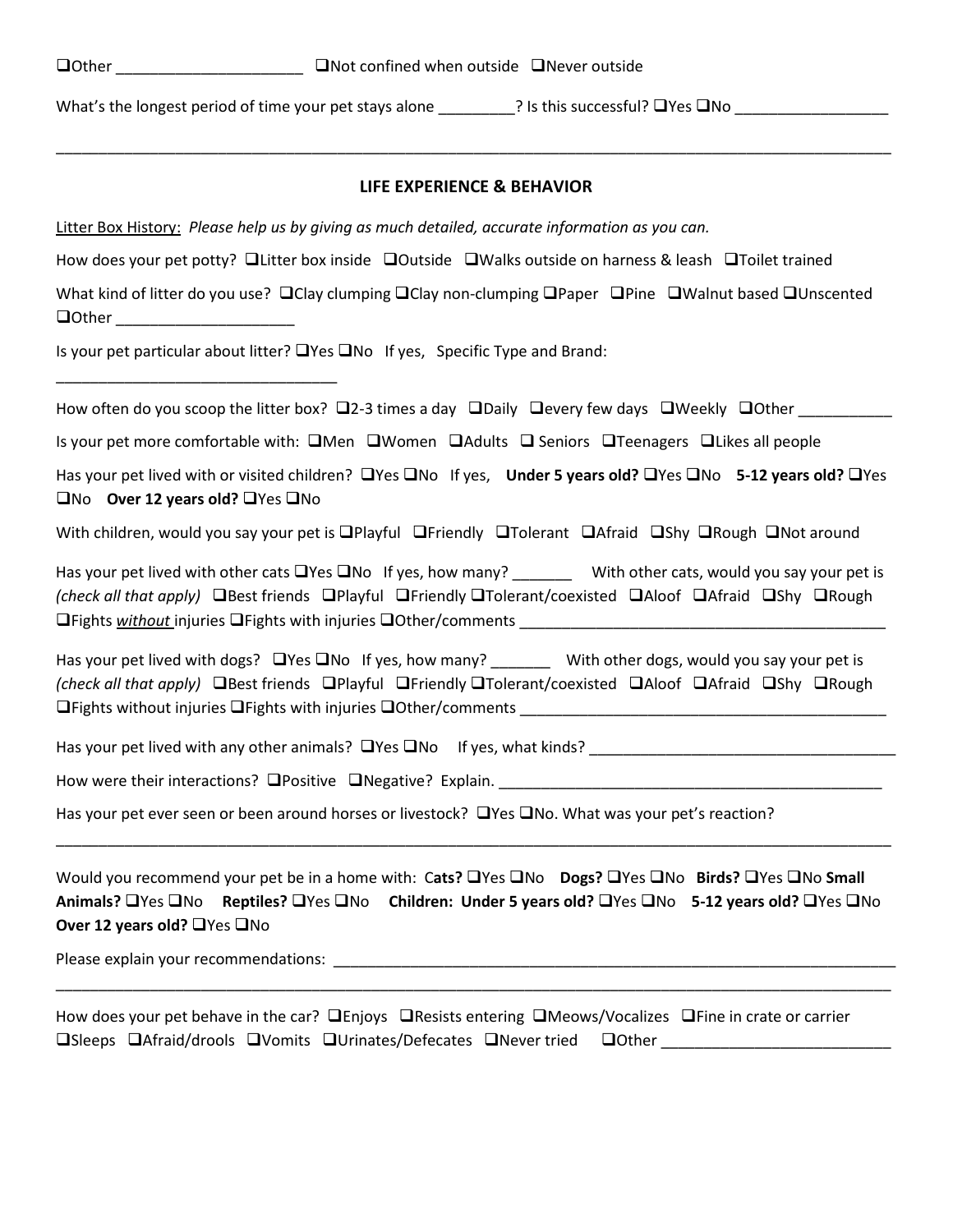| How does your pet react when you or another family member |               |            |        |        |           |        |       | Other (please explain) |
|-----------------------------------------------------------|---------------|------------|--------|--------|-----------|--------|-------|------------------------|
| touches your pet's: (check appropriate boxes)             | Reaction<br>å | ဥ<br>Never | Allows | Lunges | Scratches | Growls | Snaps | Bites                  |
| Head?                                                     |               |            |        |        |           |        |       |                        |
| Ears?                                                     |               |            |        |        |           |        |       |                        |
| Mouth?                                                    |               |            |        |        |           |        |       |                        |
| Collar?                                                   |               |            |        |        |           |        |       |                        |
| Paws or feet?                                             |               |            |        |        |           |        |       |                        |
| Tail?                                                     |               |            |        |        |           |        |       |                        |
| Rear end?                                                 |               |            |        |        |           |        |       |                        |
| Belly?                                                    |               |            |        |        |           |        |       |                        |

| How does your pet react when you or another family member      |                           |                |        |        |                    |        |       |       | Other (please explain) |
|----------------------------------------------------------------|---------------------------|----------------|--------|--------|--------------------|--------|-------|-------|------------------------|
| (check appropriate boxes)                                      | Reaction<br>$\frac{1}{2}$ | Tried<br>Never | Allows | Lunges | n<br>Φ<br>Scratche | Growls | Snaps | Bites |                        |
| moves or touches the pet while it is sleeping?                 |                           |                |        |        |                    |        |       |       |                        |
| asks, pushes, or pulls the pet to get it off furniture or bed? |                           |                |        |        |                    |        |       |       |                        |
| approaches the pet while it is next to another family member?  |                           |                |        |        |                    |        |       |       |                        |
| hugs the pet?                                                  |                           |                |        |        |                    |        |       |       |                        |
| picks up the pet?                                              |                           |                |        |        |                    |        |       |       |                        |
| trims the pet's nails?                                         |                           |                |        |        |                    |        |       |       |                        |
| brushes the pet?                                               |                           |                |        |        |                    |        |       |       |                        |
| bathes the pet?                                                |                           |                |        |        |                    |        |       |       |                        |

| What are your pet's favorite treats or toys?                         |
|----------------------------------------------------------------------|
| What are your pet's favorite activities?                             |
| What are some of your pet's shining qualities?                       |
| How would you describe your pet's personality?                       |
| Is there anything else you would like for us to know about your pet? |

### **HEALTH AND MEDICAL HISTORY**

\_\_\_\_\_\_\_\_\_\_\_\_\_\_\_\_\_\_\_\_\_\_\_\_\_\_\_\_\_\_\_\_\_\_\_\_\_\_\_\_\_\_\_\_\_\_\_\_\_\_\_\_\_\_\_\_\_\_\_\_\_\_\_\_\_\_\_\_\_\_\_\_\_\_\_\_\_\_\_\_\_\_\_\_\_\_\_\_\_\_\_\_\_\_\_\_\_\_

Did you bring a vaccination record with you? □ Yes □ No. Is your pet's rabies vaccine current? □ Yes □ No

| Vaccine or Preventative | Date Given | Date Expires | Brand |
|-------------------------|------------|--------------|-------|
| Rabies                  |            |              |       |

\_\_\_\_\_\_\_\_\_\_\_\_\_\_\_\_\_\_\_\_\_\_\_\_\_\_\_\_\_\_\_\_\_\_\_\_\_\_\_\_\_\_\_\_\_\_\_\_\_\_\_\_\_\_\_\_\_\_\_\_\_\_\_\_\_\_\_\_\_\_\_\_\_\_\_\_\_\_\_\_\_\_\_\_\_\_\_\_\_\_\_\_\_\_\_\_\_\_

Who is your veterinarian or where do you have your pet's vaccinations done? \_\_\_\_\_\_\_\_\_\_\_\_\_\_\_\_\_\_\_\_\_\_\_\_\_\_\_\_\_\_\_\_\_\_

What medications is your pet currently taking (name and dose)? \_\_\_\_\_\_\_\_\_\_\_\_\_\_\_\_\_\_\_\_\_\_\_\_\_\_\_\_\_\_\_\_\_\_\_\_\_\_\_\_\_\_\_\_\_